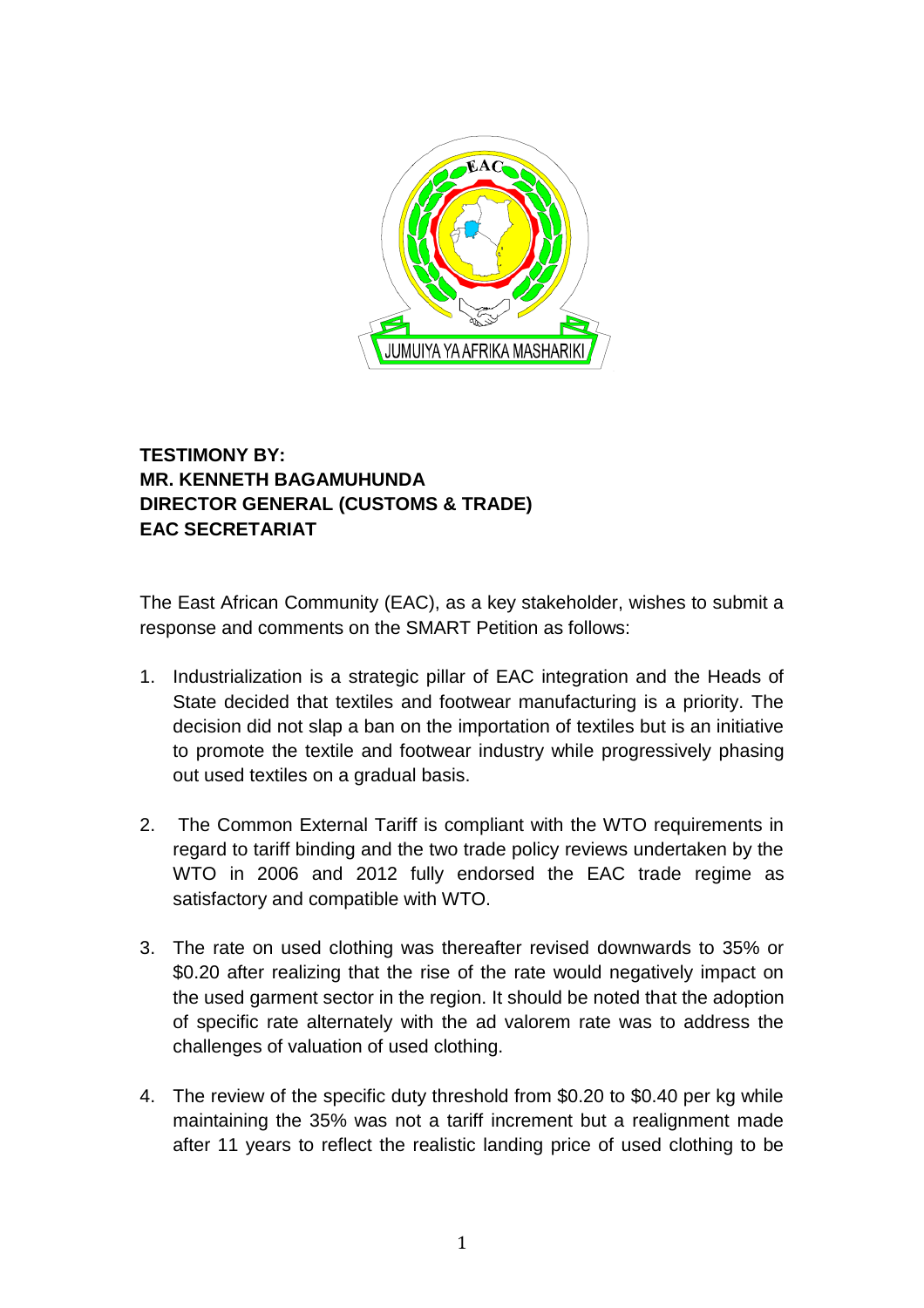compatible with the ad valorem rate of 35%. Detailed reports will be availed.

- 5. The review also covered sugar and rice where the rates were revised from 100% or \$200 per MT to 100% or \$450 per MT and from 75% or \$200 per MT to 75% or \$345 per MT, respectively. Other items such as cement, crown corks and matchboxes were dropped from the sensitive list.
- 6. The sensitive rate on worn clothing is not discriminatory to imports from USA but applies to all imports of used clothing from all countries.
- 7. EAC is desirous of job creation that will arise from revamping its textile and footwear manufacturing value chain and income growth of the people involved in cotton growing, ginning, weaving, garment manufacturing, leather tanning, shoe making and retail business.
- 8. The fear of environmental impact caused by the discarding of used clothing in US is equally a concern of EAC since eventually the used clothes would also be discarded after use in EAC.
- 9. EAC has Export Promotion schemes where tax incentives are accorded to manufacture for export particularly apparel and garments for AGOA.
- 10. Development of the local textile industry will not undermine the market based economy stipulated under AGOA as it will boost more production for export and local market that will see EAC countries enhance its export volumes to the U.S.
- 11. EAC countries import a range of goods from U.S. including capital goods, plant and machinery, agro chemicals, aircrafts and parts, petroleum equipment, and these products do not attract duty. There is a thriving business of importation of new garments and apparel into East Africa from U.S. by business women.
- 12. All EAC countries have established open market-based economies as provided in the Treaty.
- 13. The prohibition of importation of used undergarments in EAC is for hygiene purposes.
- 14. A review is being undertaken on the tariff structure and rates to align it to the economic environment. This review will cover all products including used clothing. Stakeholders are being consulted including those involved